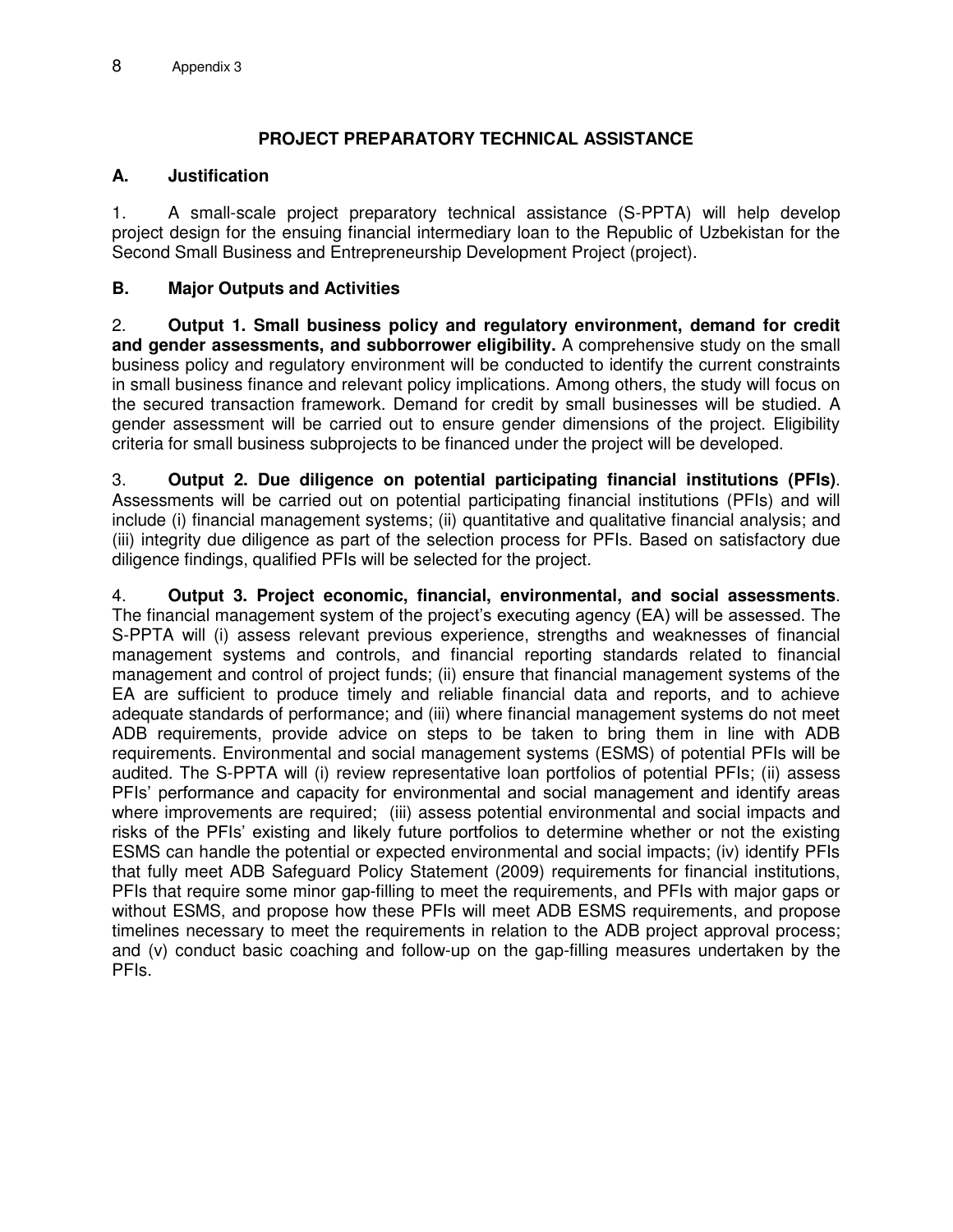5. The major outputs and activities are summarized in Table A3.1.

| Table A3.1: Summary of Major Outputs and Activities                              |                                 |  |
|----------------------------------------------------------------------------------|---------------------------------|--|
| <b>Major Outputs</b>                                                             | <b>Expected Completion Date</b> |  |
| Small business market assessment                                                 | January 2016                    |  |
| Economic analysis                                                                | February 2016                   |  |
| Social, gender and environment assessments                                       | February 2016                   |  |
| Due diligence of potential PFIs                                                  | February 2016                   |  |
| $MSE$ = micro and small enterprise, $PFI$ = participating financial institution. |                                 |  |
|                                                                                  |                                 |  |

Source: Asian Development Bank staff.

### **C. Cost Estimate and Proposed Financing Arrangement**

6. The S-PPTA is estimated to cost \$250,000, of which \$225,000 will be financed on a grant basis by ADB's Technical Assistance Special Fund (TASF–other sources). The government will provide in-kind contribution (equivalent to 10% of the TA total cost) to cover counterpart staff time, office accommodation, logistical support, translation and timely access to information and data by the S-PPTA team. The detailed cost estimates are presented in Table A3.2.

| DUU)                                                                                     |                   |  |
|------------------------------------------------------------------------------------------|-------------------|--|
| <b>Item</b>                                                                              | <b>Total Cost</b> |  |
| Asian Development Bank <sup>a</sup>                                                      |                   |  |
| 1. Consultants                                                                           |                   |  |
| a. Remuneration and per diem                                                             |                   |  |
| <i>i.</i> International consultants                                                      | 130.0             |  |
| ii. National consultants                                                                 | 20.0              |  |
| b. International and local travel                                                        | 30.0              |  |
| c. Reports and communications                                                            | 2.0               |  |
| 2. Workshops and training                                                                | 18.0              |  |
| 3. Miscellaneous administration and support costs                                        | 5.0               |  |
| 4. Contingencies                                                                         | 20.0              |  |
| Total                                                                                    | 225.0             |  |
| <sup>a</sup> Financed by the ADB Technical Assistance Special Fund (TASF-other Sources). |                   |  |
| Workshops, trainings, seminars, and conferences                                          |                   |  |
| Purpose                                                                                  | Venue             |  |
| - Workshops on credit demand and gender assessments,                                     | Offices of        |  |
| and small business development constraints                                               | potential         |  |
| Training on ESMS                                                                         | <b>PFIs</b>       |  |
| $\sim$ $\sim$                                                                            |                   |  |

#### **Table A3.2: Cost Estimates and Financing Plan**   $(0.000)$

Source: Asian Development Bank staff estimates.

### **D. Consulting Services**

7. The TA will require consulting services of 4 international consultants for a total of 6 person-months, and 2 national consultants for total of 4 person-months. Individual consultants will be engaged in accordance with ADB's *Guidelines on the Use of Consultants* (2013, as amended from time to time). The number of person-months is in Table A3.3 below. The outline terms of reference for the S-PPTA consultants are described in paragraphs 8–13.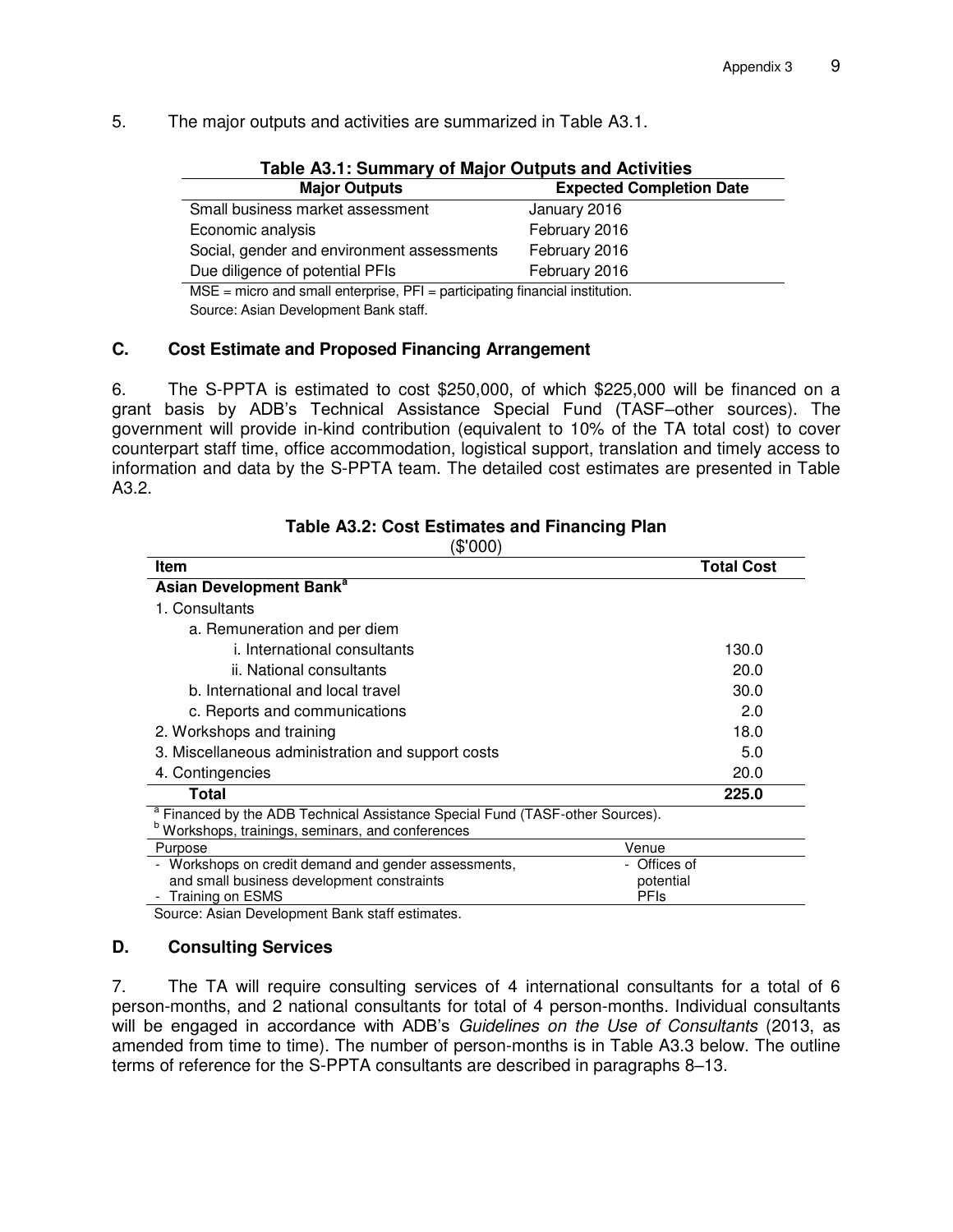| <b>Positions</b>                                    | <b>Person-Months Required</b> |  |
|-----------------------------------------------------|-------------------------------|--|
| International                                       |                               |  |
| Micro and Small Enterprise (MSE) Finance Specialist | 2                             |  |
| <b>Financial Management Expert</b>                  | 2                             |  |
| Integrity Due Diligence Expert                      |                               |  |
| Legal Expert/Secured Transactions Specialist        |                               |  |
| <b>National</b>                                     |                               |  |
| Environmental and Social Management System          | 2                             |  |
| (ESMS) Audit Specialist                             |                               |  |
| <b>Gender Specialist</b>                            | 2                             |  |

### **Table A3.3: Summary of Consulting Services Requirement**

ESMS = environmental and social management system, MSE = micro and small enterprise. Source: Asian Development Bank staff estimates.

8. **Micro and Small Enterprise (MSE) Finance Specialist (international, 2 personmonths, intermittent).** The specialist shall have a graduate degree in economics, finance, business management, or other relevant discipline for the assignment. He/she should have at least 10 years of international experience in finance, banking, and microfinance. Experience in rural and women-owned business development and in the region will be valued. The specialist will (i) review the small business sector, identify the current development challenges and opportunities, and prepare an updated sector assessment reflecting recent trends and changes; (ii) review the government policy and regulatory framework for small business development including the secured lending framework; (iii) review the banking sector's existing financial services and products supporting small businesses and start-ups, identify strengths and weaknesses, and document lessons learned taking into consideration international best practices and feedback from the clients; (iv) assess recent trends in small business finance, and challenges and demand for credit by small businesses; (v) based on constraints that impede growth in the small business finance market, propose potential policy improvements; (vi) assess the development potential of alternative financing products for small businesses including leasing, factoring, and other forms of chain finance; (vii) assess options to widen access to credit through guarantee schemes or other alternative financial mechanisms; (viii) identify eligibility criteria for potential subborrowers; (ix) prepare an economic analysis of the proposed project in accordance with ADB's guidelines for economic analysis of projects; and (x) provide other outputs requested by the ADB project team and agreed by the specialist to complete the assignment in an efficient and timely manner.

9. **Financial Management Expert (international, 2 person-months, intermittent).** The expert will be a Chartered Accountant, chartered financial analyst or equivalent, have at least 10 years of working experience with extensive experience with frameworks for accounting and auditing and IFRS standards. The expert will prepare a report containing financial management assessments of each potential PFI, as well as detailed financial analyses of the PFIs. He/she will develop the design of the fund flow and disbursement mechanism for the ensuing loan and will assess the capacity of PFIs as the implementing agencies to manage imprest fund or SOE procedures without ceilings from the perspective of Strategy 2020 MTR Action Plan and Loan Disbursement Handbook.

10. **Integrity Due Diligence Expert (international, 1 person-month, intermittent).** The consultant will conduct due diligence on potential PFIs, including (i) identifying shareholders, beneficial owners, managers, and supervisors; (ii) assessing their AML/CFT frameworks and systems and adequacy of "know-your-customer" procedures; (iii) assessing real or reported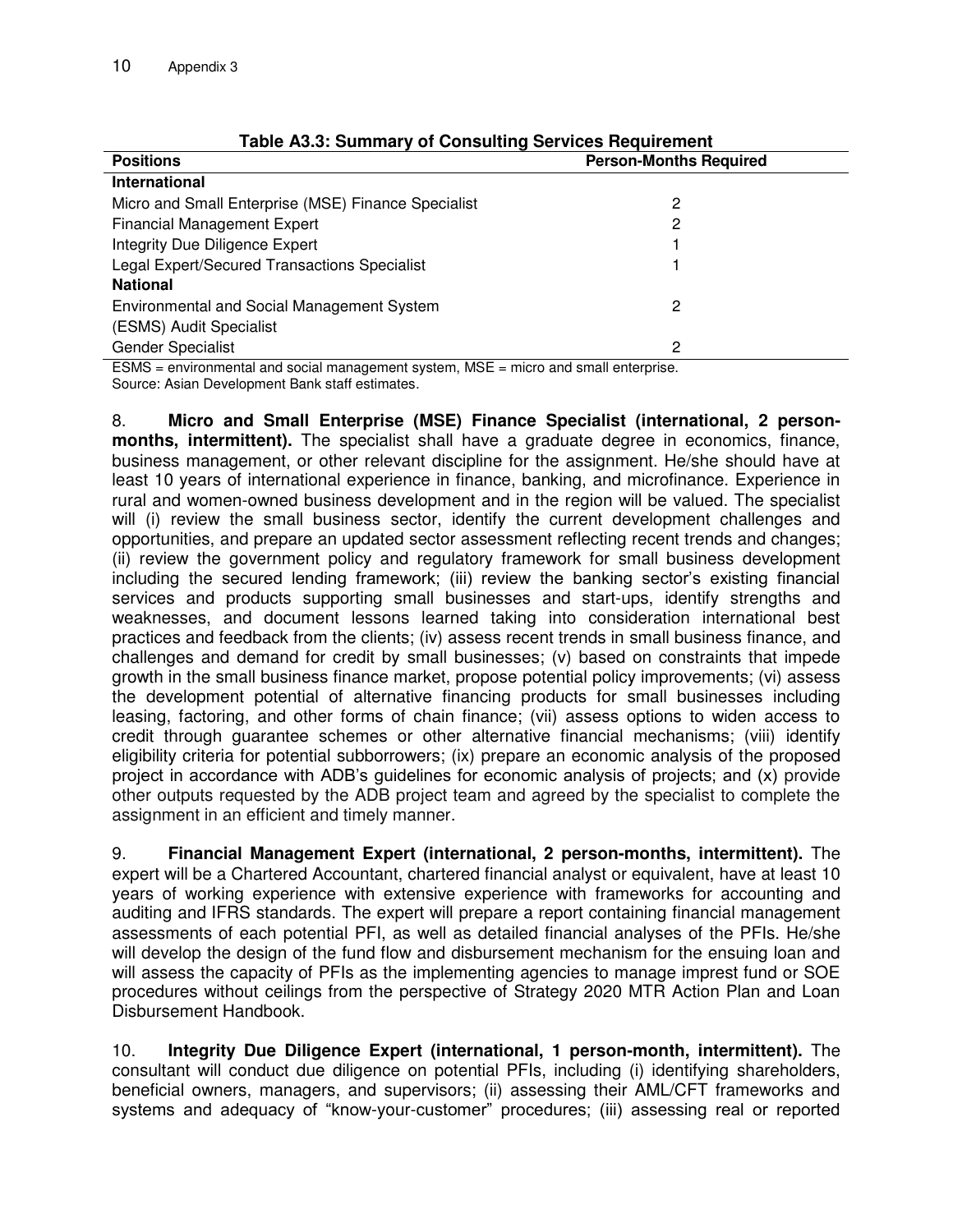financial or reputational risks associated with the financial institutions, including identification of any civil or criminal litigation involving allegations of financial misconduct; (vi) reviewing Politically Exposed Persons (PEPs) associated with the institutions; and (vii) identifying potential risks resulting from including a PFI in the project; and (viii) suggesting mitigating actions which might help minimize potential integrity concerns.

11. **Legal Expert/Secured Transactions Specialist (international, 1 person-month, intermittent).** The specialist will have at least 10 years of international experience in secured transactions and small business finance in developing countries. The specialist will (i) work together with the MSE specialist to identify constraints to small businesses' access to finance (information asymmetry, little credit history, under collateralization, etc.) and develop policy recommendations; (ii) prepare an outline of the secured transaction framework and recommend policy and regulatory improvements; and (iii) identify any capacity development needs of the Central Bank of Uzbekistan and the collateral registry, with particular reference to increasing credit to small businesses.

12. **Gender Specialist (national, 2 person-months).** The gender specialist will have at least 8 years of experience in gender related issues that support women's entrepreneurship. The specialist will (i) assess constraints faced by women's businesses (cultural factors; collateral norms; loan size; terms and conditions; entrepreneurial skills); (ii) analyze profiles of women's businesses and identify most demanded types of business in which women want to be involved and if there are higher-profit options they can consider; (iii) collect gender and women's businesses data; (iv) review potential PFIs' gender action plans and monitoring frameworks if they exist; (v) review quality of and demand for financial products and services among women's small businesses; (vi) prepare a draft Gender Action Plan for the project; and (vii) provide other outputs needed for project design and agreed by the specialist to complete the assignment in an efficient and timely manner. In conducting her or his work, the specialist should, at least, review (i) the Country Gender Assessment for Uzbekistan available at [http://www.adb.org/documents/uzbekistan-country-gender-assessment-2014;](http://www.adb.org/documents/uzbekistan-country-gender-assessment-2014) (ii) Uzbekistan country chapter in the publication on ICTs for women entrepreneurs available at [http://www.adb.org/publications/information-and-communication-technologies-women](http://www.adb.org/publications/information-and-communication-technologies-women-entrepreneurs)[entrepreneurs;](http://www.adb.org/publications/information-and-communication-technologies-women-entrepreneurs) and (iii) Toolkit on gender and MSMEs development and finance available at [http://www.adb.org/documents/gender-tool-kit-micro-small-and-medium-sized-enterprise](http://www.adb.org/documents/gender-tool-kit-micro-small-and-medium-sized-enterprise-finance-and-development)[finance-and-development.](http://www.adb.org/documents/gender-tool-kit-micro-small-and-medium-sized-enterprise-finance-and-development)

13. **Environmental and Social Management System (ESMS) Audit Specialist (national, 2 person-months, intermittent).** The specialist will have at least 10 years appropriate environmental and social auditing background and experience and knowledgeable of ADB's 2009 Safeguard Policy Statement (SPS). The specialist will conduct safeguard due diligence of the shortlisted PFIs based on the objectives, principles, and requirements of the SPS. The specialist will work under the guidance of ADB's environment specialist. In particularly, the specialist will (i) assess potential environmental and social impacts and risks of the PFIs' existing and likely future portfolios to determine whether or not the existing ESMS can handle and is commensurate to the potential or expected environmental and social impacts; (ii) prepare a summary assessment of PFIs, identifying PFIs that fully meet ADB's SPS requirements for financial institutions, PFIs that require some minor gap-filling to meet the requirements, and PFIs with major gaps or without ESMS, and proposed measures how these PFIs will meet ADB SPS ESMS requirements and propose timeline necessary to meet the requirements in relation to ADB project approval process; (iii) conduct basic coaching and follow-up on the gap-filling measures undertaken by the PFIs and report to ADB; (iv) brief potential PFIs on ADB's SPS requirements for financial institutions; and (v) other tasks required by the terms of reference.